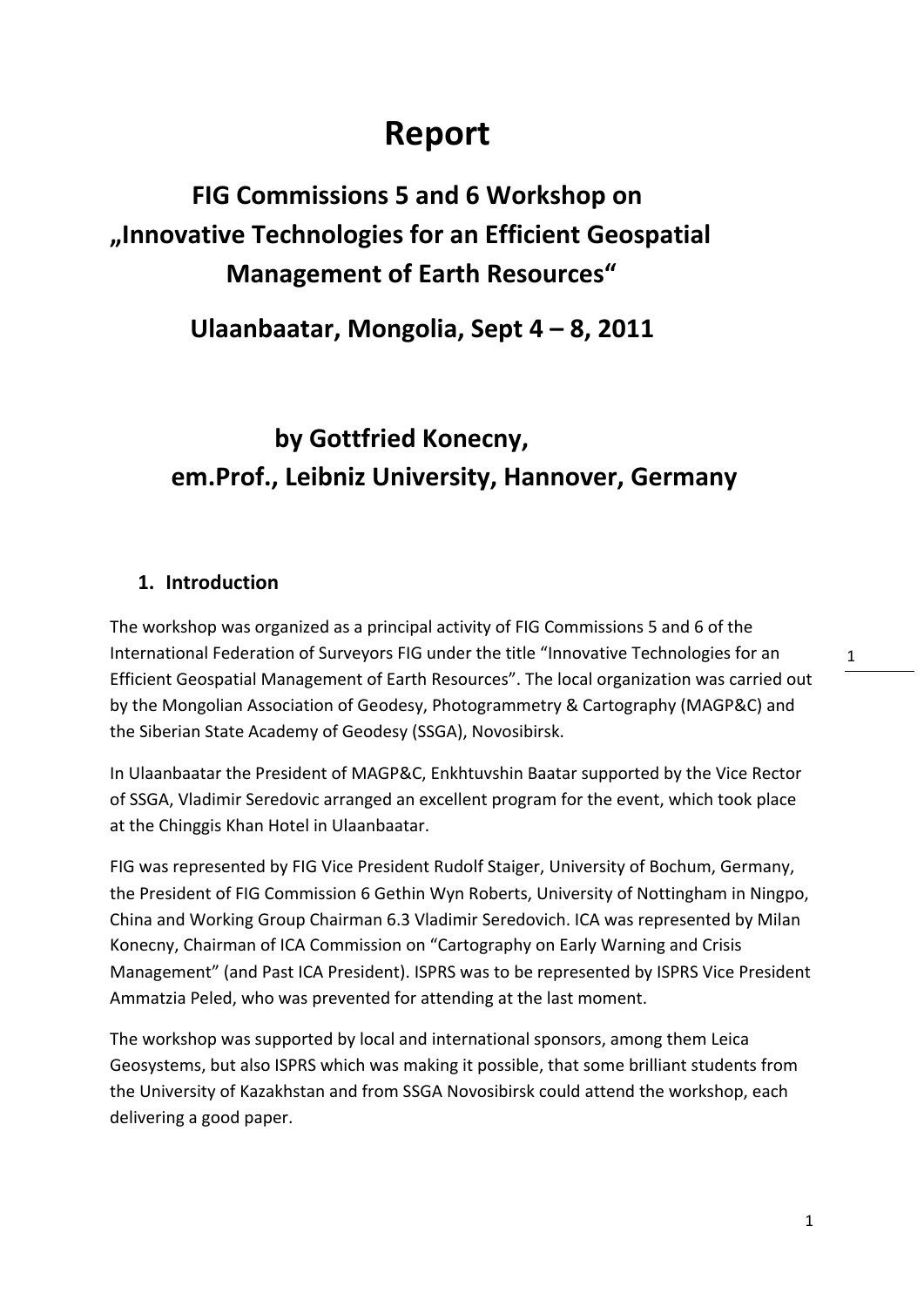#### **2. Initial Excursion, Sept 4, 2011**

The Workshop began with a one day excursion to the Gorkhi-Terelj National Park, about 60km north-east of Ulaanbaatar. The particiapants not only got to know each other, but they also obtained an excellent impression of the vast Mongolian landscape, its population and its pasture animals. There was also the opportunity to climb to a Buddhist monastery and to eat local food in a yurt.

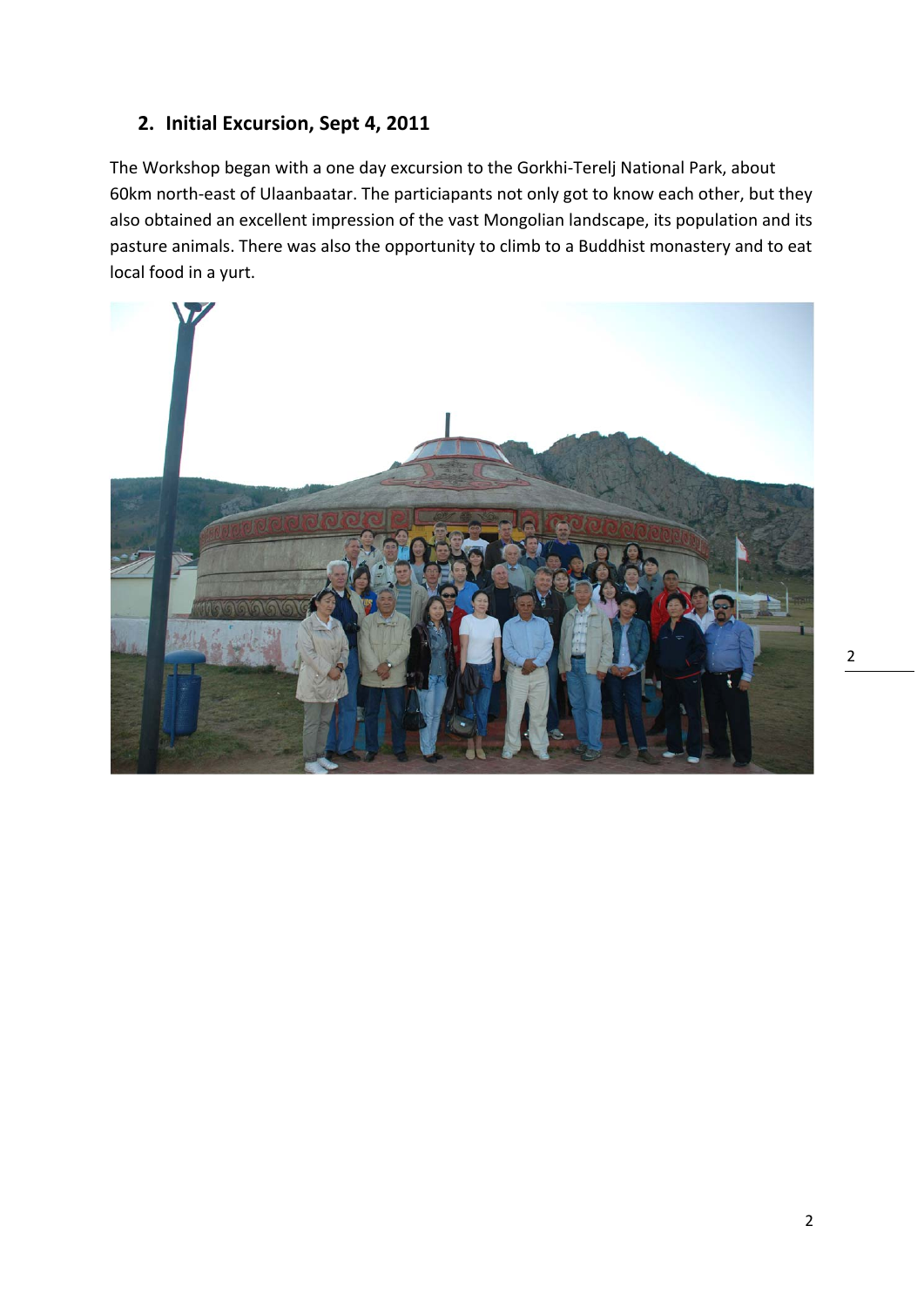### **3. Opening of the Workshop, Sept 5, 2011**

The Workshop was officially opened by Enktuvshin Baatar. Opening Statements were made by Rudolf Staiger (FIG), local dignitaries, Vladimir Seredovic, Ivo Milev, Berlin (FIG Commission 6), Kaisar Khazenov ( Kazakhstan State Technical University). Yuri Raizman (Visionmap, Israel) addressed the meeting on behalf of Ammatzia Peled, ISPRS. Milan Konecny (ICA) followed.



#### **4. Technical Sessions, Sept 5, 2011**

**Enktuvishin Baatar, MAGP&C** outlined the aims of the Mongolian Association of Geodesy, Photogrammetry and Cartography.

**Milan Konecny, ICA** summarized the international efforts in geospatial activities for disaster management, making reference to GMES, Inspire and GEOSS**.** 

**Rudolf Staiger, FIG** demonstrated, that Microsoft Excel can be used for Least Squares Adjustment.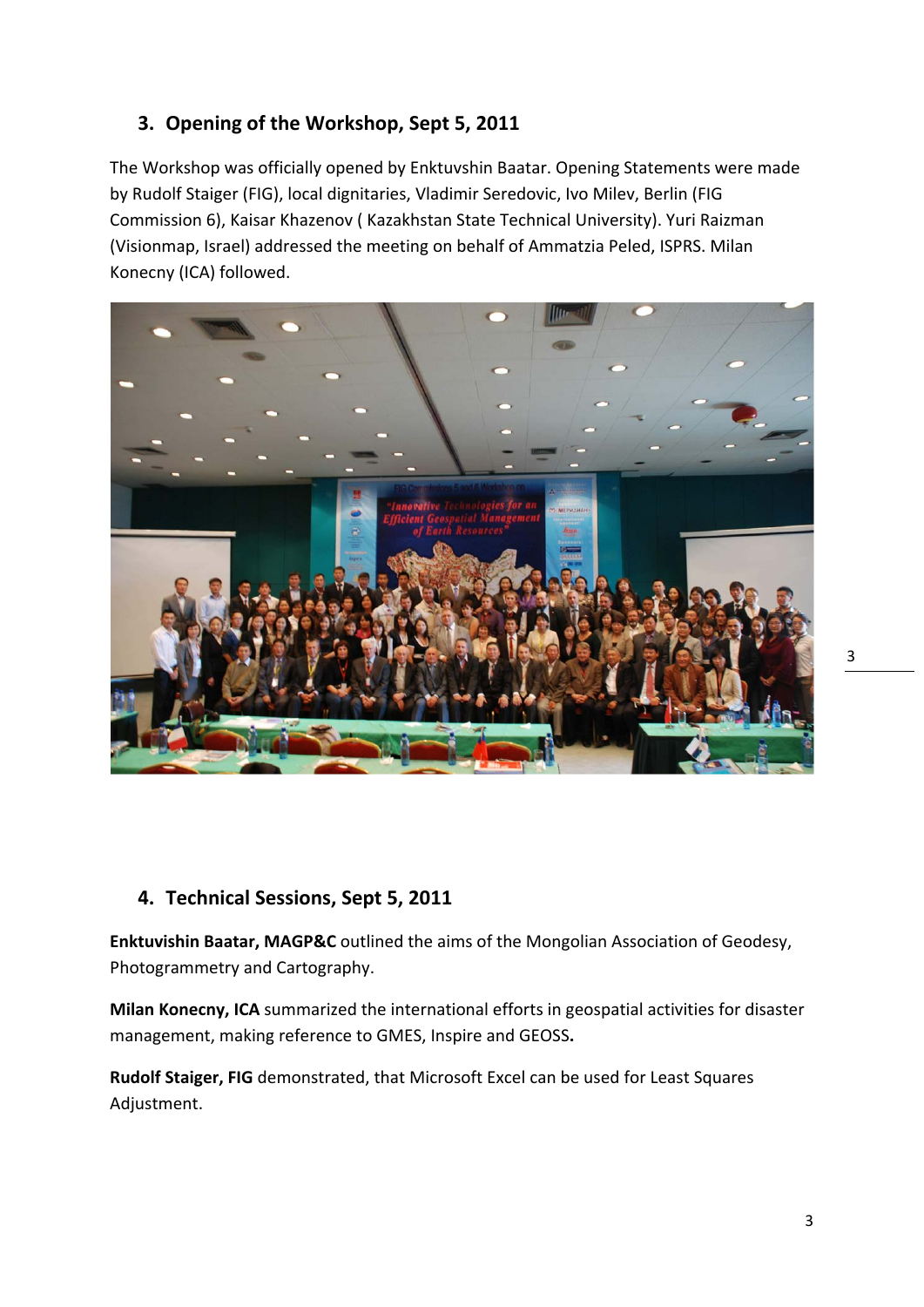**Gottfried Konecny, Leibniz U. Hannover** spoke on the innovation forces in geoinformatics technology:

- GNSS-GPS developments
- Digital cameras
- The increasing number and quality of satellites as remote sensing platforms
- Laser technology
- Computer developments still expanding at exponential rates (Moore´s Law)
- Data base and GIS technology
- The Internet
- Mobile technology

**Vladimir Seredovich, SSGA** described the state of the art of terrestrial laser scanning with many engineering applications.

**Kaisar Khazenov, Kazakhstan** reported on the positive experiences of the FIG Workshop 2010 on Innovative Technologies in Ust-Kamenogorsk, East Kazakhstan.

**D. Amarsaikhan, Mongolian Academy of Sciences** presented a number of case studies for the application of remote sensing in Mongolia.

1) the study of urban land cover using Quickbird images in Ulaanbaator and knowledge based classification based in Brovey transforms

- 2) the use of polarimetric SAR (ALOS) for the Chenggis Khan airport area
- 3) urban land cover studies combining TerraSAR X and Quickbird images
- 4) the use of ground penetration radar around pumping wells of Ulaanbaatar
- 5) the use of Hyperion in hyperspectral remote sensing for land cover.

**Saandari Mijiddorj, Monmap, Mongolia** discussed their project for urban mapping and the cadastre for 11 major city sites, in which the fenced in cadastral "Hasha"plots were mapped, using orthorectified satellite images of World View 2.

**Boris Ivlev, Foundation for Venture Investments, Novosibirsk Region** presented possibilities to bridge the gap between University theory and practical application. The Novosibirsk Oblast has spent 400M Rubles for this type of technology transfer.

**Vincent Lui, Leica Geosystems, Hongkong** explained the relation and the supplementing technologies between Hexagon, which owns Novatel, Intergraph, Leica Geosystems and Brown & Sharpe. In Mongolia Monmap is the Leica agent.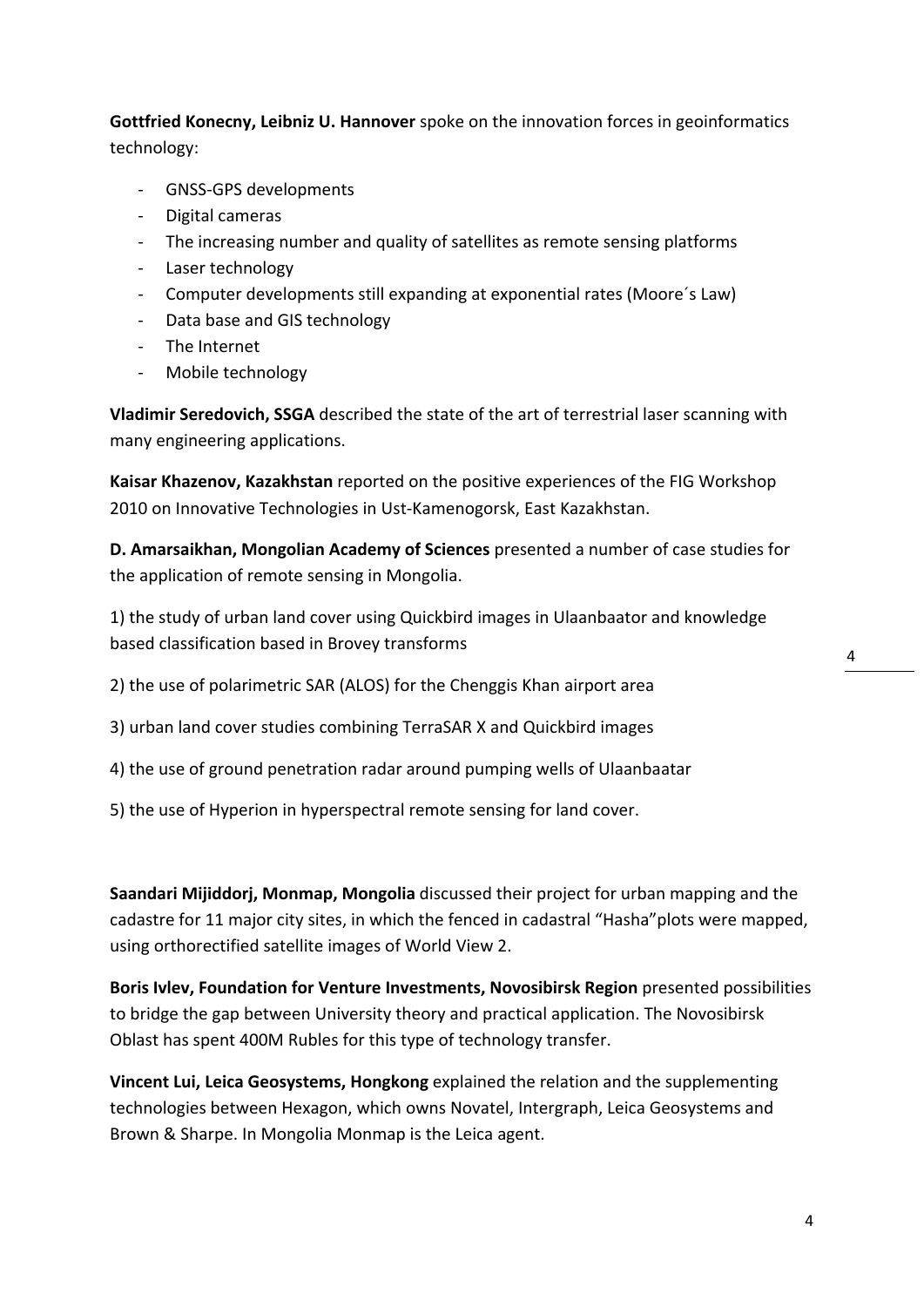**Yuri Raizman, Visionmap, Israel** described their efficient A3 Camera System.

**Sergey Kadnichansky, Meridian, Moscow** reported on the activities of Meridian, which has about 2000 employees engaged in mapping. The company operates 3 types of digital cameras: the Z/I DMC, the Leica ADS40 and the Visionmap A3. Each type has different advantages. For mapping scales 1:10 000 and 1:25 000 the DMC, the ADS40 and the A3 do not need ground control when operated with GNSS and IMU (except for checks). The ADS40 has the advantage of using different b/h ratio stereo options.

**Eugene Levin, Michigan Tech** demonstrated the ergonomic capabilities offered by neurological research

**Ms. Munkhtsetseg Dalkhaa, Administration of Land Affairs, Construction, Geodesy and Cartography** spoke on Mongolia´s geodetic network, its renewal as well as national mapping for topography and the cadastre. The head office has a staff of 140. WGS84 is now used as a reference and a geoid model has been developed. Legislation has been passed on land; geodesy and cartography; land privatization; cadastral mapping and the land register. A law on NSDI is in process.

There are about 100 private survey companies in Mongolia. 3 to 4 of these have aerial mapping capabilities and 5 to 7 for photogrammetric data extraction.

The geodetic reference is the Monref 97 network, which has been densified by GNSS.

The leveling network od the 1940´s has been remeasured from 1970 to 1990, and a new releveling will take place from 2011 to 2017. The geoid model is accurate to 15 to 20cm. Geodetic transformation between GNSS and local network points is now possible to 20cm.

#### **5. Technical Sessions, Sept 6, 2011**

**Ivo Milev, Technet, Berlin, Germany** presented his involvement in the German Railway Infrastructure Maintenance Program, based on mobile GNSS operations. It uses the Eupos GNSS Service for Europe, which integrates various national high density networks. The database for the railway infrastructure is "Oracle DB" with web application using Google images and property layers.

**Gethin Wyn Roberts, University of Nottingham in Ningpo, China** has within FIG a special interest in monitoring bridges. He showed examples of the Millennium Bridge, London, the Humber Bridge, Firth of Forth and the Severn Bridge. On these spectral analysis of the frequencies measuered on cables is made.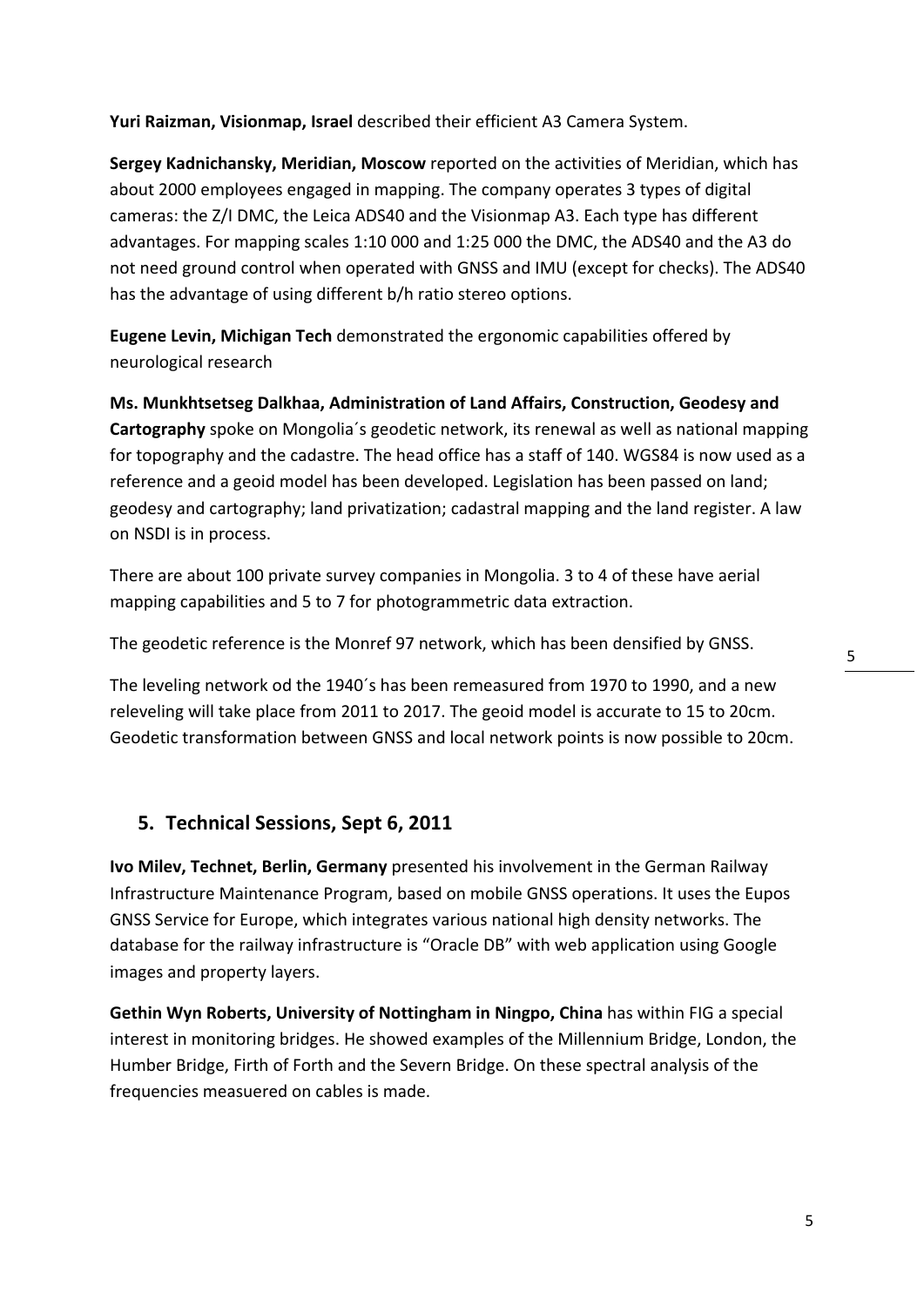**Victor Adrov, President of Racurs, Moscow** spoke about Photomod, which has continuously evolved since 1993. As a photogrammetric system it includes block formation, automatic aerial triangulation, DTM and orthophoto generation as well as mosaicking. It is used by 510 companies world wide, in part with distributed processing capabilities.

**Enkhtuya Sodnom, Topsurvey, Mongolia** analyzed the height systems in Mongolia since 1940 The releveling revealed height changes of up to 70cm in local areas due to crustal movements.

**Munkhzul Bandikhuu, ASME-MON LLC, Mongolia** described the Mongolian efforts for regional and local coverage of the geoid based on the global geoid model EGM96.

**Janna Drannikova, East Kazakhstan State Technical University** discussed use and transformation of measurements in false coordinate systems

**Aleksandr Chermoahentsev, SSGA** discussed the automatic generation of 3D building models using a decision tree classification and the vectorization of points of equal heights.

**Alexandre Carayon, EADS – Astrium, Beijing:** Astrium, owned by EADS, is a merger between Spot Image and Infoterra. He reported on Astrium´s classical approaches (true orthophoto, DTM, vector mapping) and the new "Pixel Factory" software applications.

Spot 5 was able to cover Iraq with images in 4 months. From these images map updates are possible at the scales 1:50 000 and 1:100 000. Even topo mapping at 1:25 000 is possible. Urban areas need higher resolution than 2.5m GSD for mapping at the scale 1:5000; for this purpose Pleiades will be launched for use after 2011.

Stereo mapping is now possible using the Spot5 HRS instrument for the generation of DSM´s at 20m grid spacing. So far 1.4M square km have been covered by HRS. A typical project was the 1:50 000 mapping of Western China .

**Alia Kanapyanova, East Kazakhstan Technical University** paid tribute to the Kazakh geodesist Muhambet Mashimov.

**Gottfried Konecny, Leibniz University Hannover** made a poster presentation on the Establishment of Effective Land Registration and Cadastral Systems

**Eugene Levin, Michigan Tech** made comments on the global aspects of education for the global workforce:

- What are industry demands
- E-learning
- Graduate degrees
- International cooperation
- Ongoing research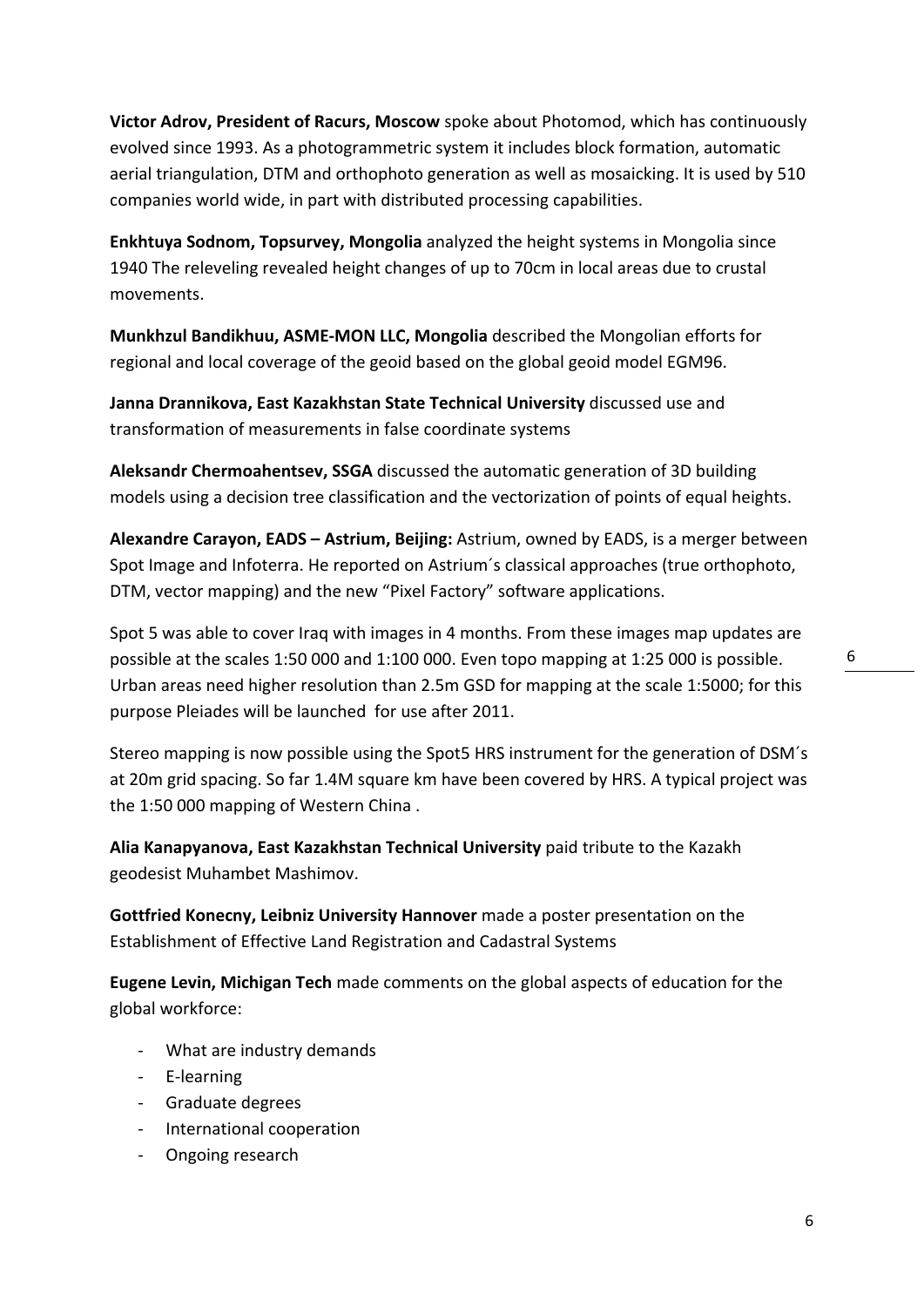He concluded, that Russian educational programs at Moscow and Novosibirsk met the industrial demands with a strong research component. In the USA this is not so within the B.Sc programs. Therefore this must be done within the graduate programs, which are interdisciplinary and flexible. In demand are fundamental courses, not "buttonology". There is of course a problem with resources of staff, so that Internet education and distance learning, as practiced by Michigan Tech, can help. Corporate agreements have been made for example with Moscow State University for Land Use Planning.

**Gottfried Konecny, Leibniz University, Hannover** spoke on Remote Sensing and Regional development. The theory of remote sensing is based on discoveries of physics (Newton, Maxwell, Niels Bohr, Max Planck). Earth observation began with the discovery of photography and as branch of photogrammetry. The term "Remote Sensing" was coined in the USA in the 1950´s. An ASPRS promoter was Robert Colwell who brought quantum physics and photographic interpretation together. The US Landsat Satellite Program internationalized Remote Sensing with many applications, which demonstrated its use in small worldwide research projects. However, the practical application in large projects became possible by the existence of large databases of imagery and the Internet. Programs like NASA World Wind, the US data bases, the European CORINE and INSPIRE now make it possible to integrate remote sensing imagery on a pixel basis with vector map and statistical data on an object basis. This is required for monitoring sustainable development.

**Ms. Bolorchuluun Chogsom, National University of Mongolia** discussed nomadic lifestyles and pasture land degradation in Southern Mongolia using multitemporal remote sensing images (air temperature and NDVI on a monthly basis).

**Stanislav Katsko, SSGA** spoke on the development of GIS systems for non-professional users, which have been developed at SSGA. This was done, so that non-professional users would not have to engage GIS specialists for all tasks.

**Khulermaa Kuular, Russian Federation** discussed the documentation of wild fires in the pine covered Altai Region of Siberia. They were over 200 wild fires per year caused by lightning.

7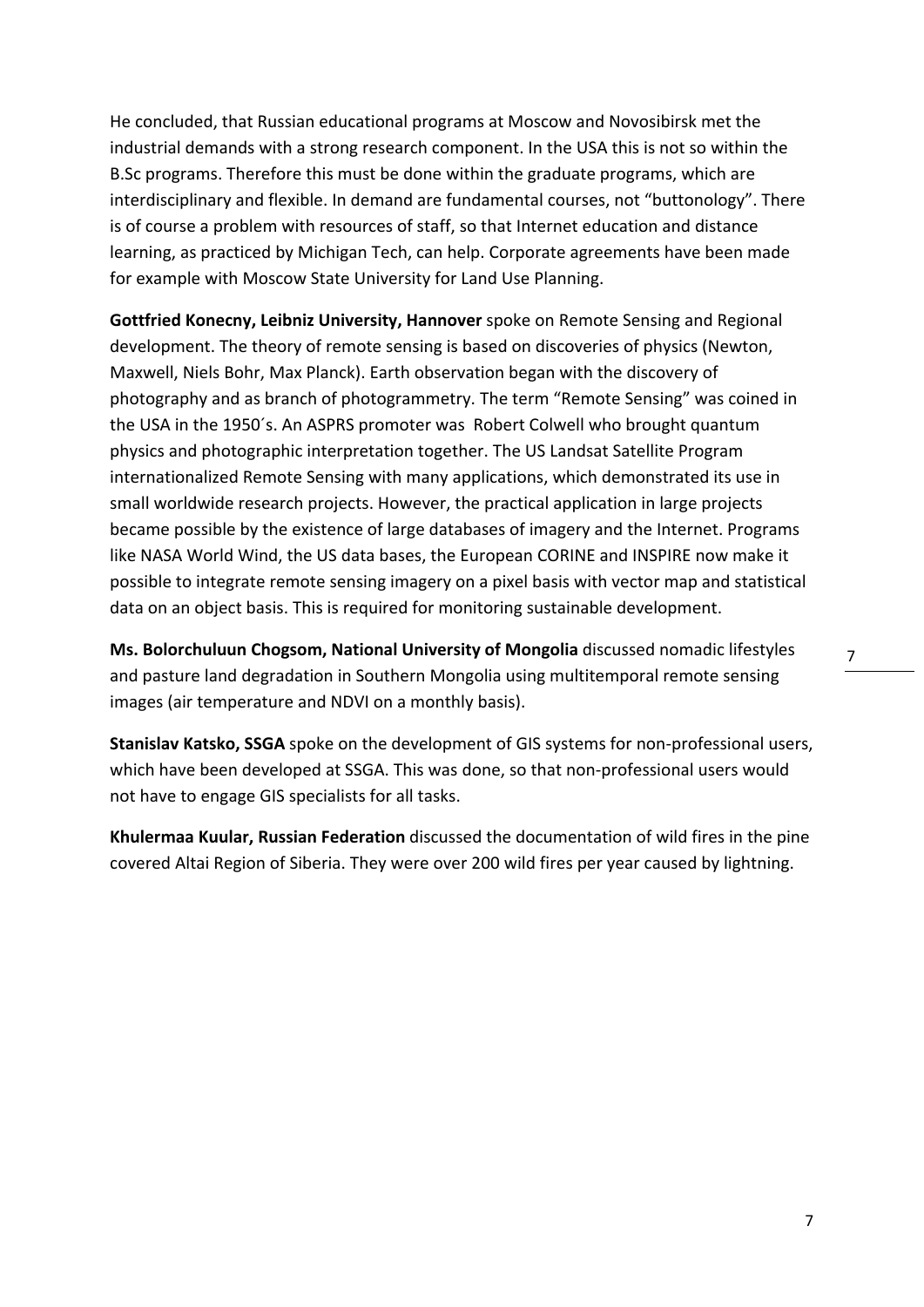### **6. Round Table Discussion on Emergency Management, Sept 7, 2011 chaired by Milan Konecny, ICA, Brno, Czech Rep.**

**Milan Konecny, chair of an ICA WG on Emergency Management** is engaged in cooperation with ISPRS and FIG in the possible use of geospatial technology in catastrophic management. He asked:

- Are our disciplines ready to assist?
- What are best practices?
- Is there a new science?

The discussion concluded:

- 1) Disasters are of many causes (earthquakes, floods, fires) and about 50% are caused by humans.
- 2) Priorities must be set nationally
- 3) There must be close link between data provides and implementation agencies (e.g. EMERCOM and the Army in the Russian Federation or between remote sensing data providers, the GIS community and the mitigation teams)
- 4) Best practices are EMERCOM in the Russian Federation and the International Charter on Major Disasters by the Space Agencies of the World

**Enktuvshin Baatar** reported on the effortsof the National Emergency Agency in Mongolia.

The particularities in Mongolia are:

- A law has been created on emergencies, a national agency has been established
- A MODIS receiving station has been set up by donors
- The problems are in particular with snow storms in which people loose orientation, in which kettle loose their life.

The Swedish Development Agency SIDA has funded efforts to set up NSDI Mongolia. One of the problems is still, that maps are considered secret in Mongolia (as is the case in Korea)

There was discussion on the role of NGO´s in SDI development. In most cases NGO´s are poor and rely on volunteers.